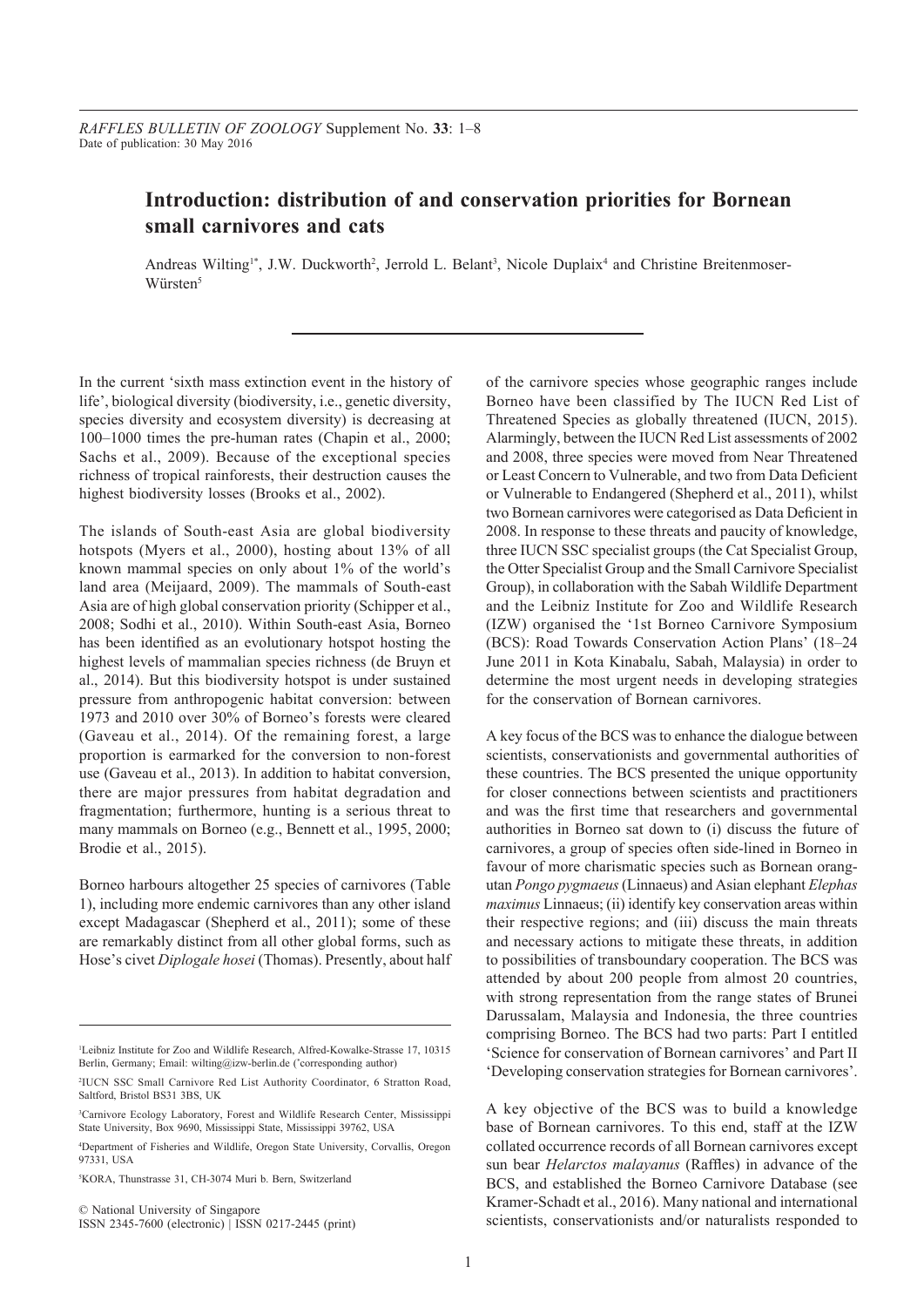Table 1 List of carnivore species included in the Borneo Carnivore Symposium. Sequence follows Mammals of Borneo (Payne et al., 2007), except Mydaus javanensis and Prionodon linsang, placed<br>in their respective subsequently Table 1 List of carnivore species included in the Borneo Carnivore Symposium. Sequence follows Mammals of Borneo (Payne et al., 2007), except *Mydaus javanensis* and *Prionodon linsang*, placed in their respective subsequently recognised families Mephitidae and Prionodontidae.

| Scientific name                                              | Species authority                    | English name             | Malay name          | Indonesian name        | <b>IUCN Red List status<sup>1</sup></b> | World Range <sup>2</sup>                  |
|--------------------------------------------------------------|--------------------------------------|--------------------------|---------------------|------------------------|-----------------------------------------|-------------------------------------------|
| Caniformia - Mustelidae (Small carnivores <sup>3</sup> )     |                                      |                          |                     |                        |                                         |                                           |
| Martes flavigula                                             | (Boddaert, 1785)                     | yellow-throated marten   | Mengkira            | Musang Leher-Kuning    | Least Concern                           | ≽                                         |
| Mustela nudipes                                              | Desmarest, 1822                      | Malay weasel             | Pulasan Tanah       | Musang Kepala-Putih    | Least Concern                           | GS                                        |
| Melogale everetti                                            | (Thomas, 1895)                       | Bornean ferret badger    | Pulsan Lamri        | <b>Biul Slentek</b>    | Data Deficient                          | $\mathbf{\underline{\underline{\alpha}}}$ |
| Lutra sumatrana <sup>4</sup>                                 | (Gray, 1865)                         | hairy-nosed otter        | Memerang Kumis      | Berang-Berang Sumatera | Endangered                              | <b>SEA</b>                                |
| Lutra lutra <sup>4</sup>                                     | (Linnaeus, 1758)                     | Eurasian otter           | Memerang 'Eurasian' | Berang-Berang Pantai   | Near Threatened                         | $\geq$                                    |
| Lutrogale perspicillata <sup>4</sup>                         | (Geoffroy Saint-Hilaire,<br>1826)    | smooth-coated otter      | Memerang Licin      | Berang-Berang Wregul   | Vulnerable                              | $\geq$                                    |
| Aonyx cinereus <sup>4</sup>                                  | (Illiger, 1815)                      | Asian small-clawed otter | Memerang Kecil      | Sero Amblang           | Vulnerable                              | $\geq$                                    |
| Caniformia - Mephitidae (Small carnivores <sup>3</sup> )     |                                      |                          |                     |                        |                                         |                                           |
| Mydaus javanensis                                            | Desmarest, 1818)<br>(Leschenault, in | Sunda stink-badger       | Teledu              | Teledu Sigung          | Least Concern                           | GS                                        |
| Feliformia - Prionodintidae (Small carnivores <sup>3</sup> ) |                                      |                          |                     |                        |                                         |                                           |
| Prionodon linsang                                            | (Hardwicke, 1821)                    | banded linsang           | Linsang             | Linsang Linsang        | Least Concern                           | GS                                        |
| Feliformia – Viverridae (Small carnivores <sup>3</sup> )     |                                      |                          |                     |                        |                                         |                                           |
| Viverra tangalunga                                           | Gray, 1832                           | Malay civet              | Musang Tenggalung   | Tenggalung Malaya      | Least Concern                           | GS                                        |
| Paradoxurus hermaphroditus                                   | (Pallas in von Schreber,<br>1777)    | common palm civet        | Musang Pulut        | Musang Luwak           | Least Concern                           | $\geq$                                    |
| Paguma larvata                                               | (Smith, 1827)                        | masked palm civet        | Musang Lamri        | Musang Galing          | Least Concern                           | $\geq$                                    |
| Arctictis binturong                                          | (Raffles, 1821)                      | binturong                | Binturong           | Binturung              | Vulnerable                              | <b>SEA</b>                                |
| Arctogalidia trivirgata                                      | (Gray, 1832)                         | small-toothed palm civet | Musang Akar         | Musang Akar            | Least Concern                           | <b>SEA</b>                                |
| Hemigalus derbyanus                                          | (Gray, 1837)                         | banded civet             | Musang Belang       | Musang Belang          | Vulnerable                              | GS                                        |
| Diplogale hosei                                              | (Thomas, 1892)                       | Hose's civet             | Musang Hitam Pudar  | Musang Gunung          | Vulnerable                              | $\mathbf{\underline{\underline{\alpha}}}$ |
| Cynogale bennettii                                           | Gray, 1837                           | otter civet              | Musang Memerang     | Musang Air             | Endangered                              | GS                                        |

### Wilting et al.: Introduction to Borneo Carnivore Symposium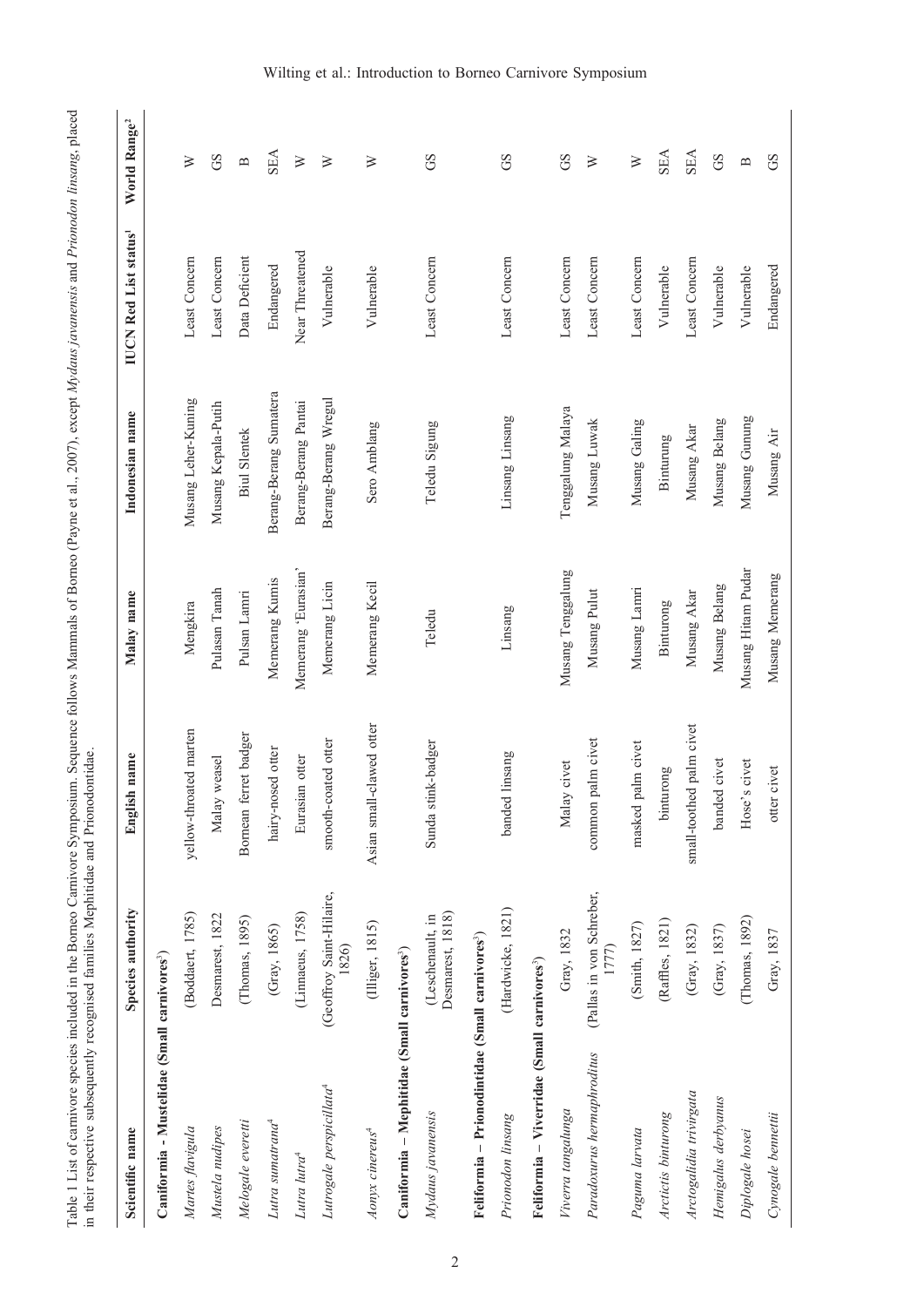| Scientific name                                                                                                                                                                                                                                                                                                                                                                                                            | Species authority             | English name           | Malay name         | Indonesian name       | <b>IUCN Red List status</b> | World Range <sup>2</sup> |
|----------------------------------------------------------------------------------------------------------------------------------------------------------------------------------------------------------------------------------------------------------------------------------------------------------------------------------------------------------------------------------------------------------------------------|-------------------------------|------------------------|--------------------|-----------------------|-----------------------------|--------------------------|
| Feliformia - Herpestidae (Small carnivores <sup>3</sup> )                                                                                                                                                                                                                                                                                                                                                                  |                               |                        |                    |                       |                             |                          |
| Herpestes brachyurus                                                                                                                                                                                                                                                                                                                                                                                                       | Gray, 1837                    | short-tailed mongoose  | Bambun ekor pendek | Garangan Ekor-Pendek  | Least Concern               | GS                       |
| Herpestes semitorquatus                                                                                                                                                                                                                                                                                                                                                                                                    | Gray, 1846                    | 1 mongoose<br>collared | Bambun Ekor Pendek | Garangan Ekor-Panjang | Data Deficient              | GS                       |
| Feliformia – Felidae (Cats)                                                                                                                                                                                                                                                                                                                                                                                                |                               |                        |                    |                       |                             |                          |
| Neofelis diardi                                                                                                                                                                                                                                                                                                                                                                                                            | (Cuvier, 1823)                | Sunda clouded leopard  | Harimau Dahan      | Macan Dahan           | Vulnerable                  | GS                       |
| Pardofelis marmorata                                                                                                                                                                                                                                                                                                                                                                                                       | (Martin, 1837)                | marbled cat            | Kucing Dahan       | Kucing Batu           | Vulnerable                  | <b>SEA</b>               |
| Catopuma badia                                                                                                                                                                                                                                                                                                                                                                                                             | (Gray, 1874)                  | bay cat                | Kucing Merah       | Kucing Merah          | Endangered                  | $\mathbf{\Xi}$           |
| Prionailurus planiceps                                                                                                                                                                                                                                                                                                                                                                                                     | (Vigors & Horsfield,<br>1827) | flat-headed cat        | Kucing Hutan       | Kucing Tandang        | Endangered                  | GS                       |
| Prionailurus bengalensis                                                                                                                                                                                                                                                                                                                                                                                                   | (Kerr, 1792)                  | leopard cat            | Kucing Batu        | Kucing Kuwuk          | Least Concern               | ≥                        |
| had occurred Melocale everetit $\rightarrow$ Endancered: Hemicalus derhyanus $\rightarrow$ Nest Threatened: Hermocries emitoraughts Nest Threatened: Pardofelis marmorata $\rightarrow$ Nest Threatened: others are<br>As this supplementary issue was being finalised, the Red List categories of all the species were reviewed, making free use of BCS information. At the time of going to press, the following changes |                               |                        |                    |                       |                             |                          |

had occurred *Melogate everett*  $\rightarrow$  Endangerect*, Hemigatus derbyanus*  $\rightarrow$  Near 1 Inreatenct*, Herpestes semitorquatus*  $\rightarrow$  Near 1 Inreatenct, *Faragelis marmorata*  $\rightarrow$  Near 1 Inreatenct, offers are anticipated in ear 1As this supplementary issue was being finalised, the Red List categories of all the species were reviewed, making free use of BCS information. At the time of going to press, the following changes had occurred *Melogale everetti* à Endangered; *Hemigalus derbyanus* à Near Threatened; *Herpestes semitorquatus* à Near Threatened; *Pardofelis marmorata* à Near Threatened; others are anticipated in early-mid 2016; 2 B = Borneo; GS = Greater Sunda subregion including Borneo, Java, Sumatra, the Thai–Malay peninsula and associated islands; SEA = Southeast Asia including marginal China, NE India & Nepal); W = wider range; 3 All species are small carnivorans, but throughout this issue the term 'small carnivore' is used for those species within the remit of the IUCN SCC Small Carnivore Specialist Group; 4 because of paucity of occurrence records and other Borneo-specific information, otters were excluded from this supplement.had

### *RAFFLES BULLETIN OF ZOOLOGY* 2016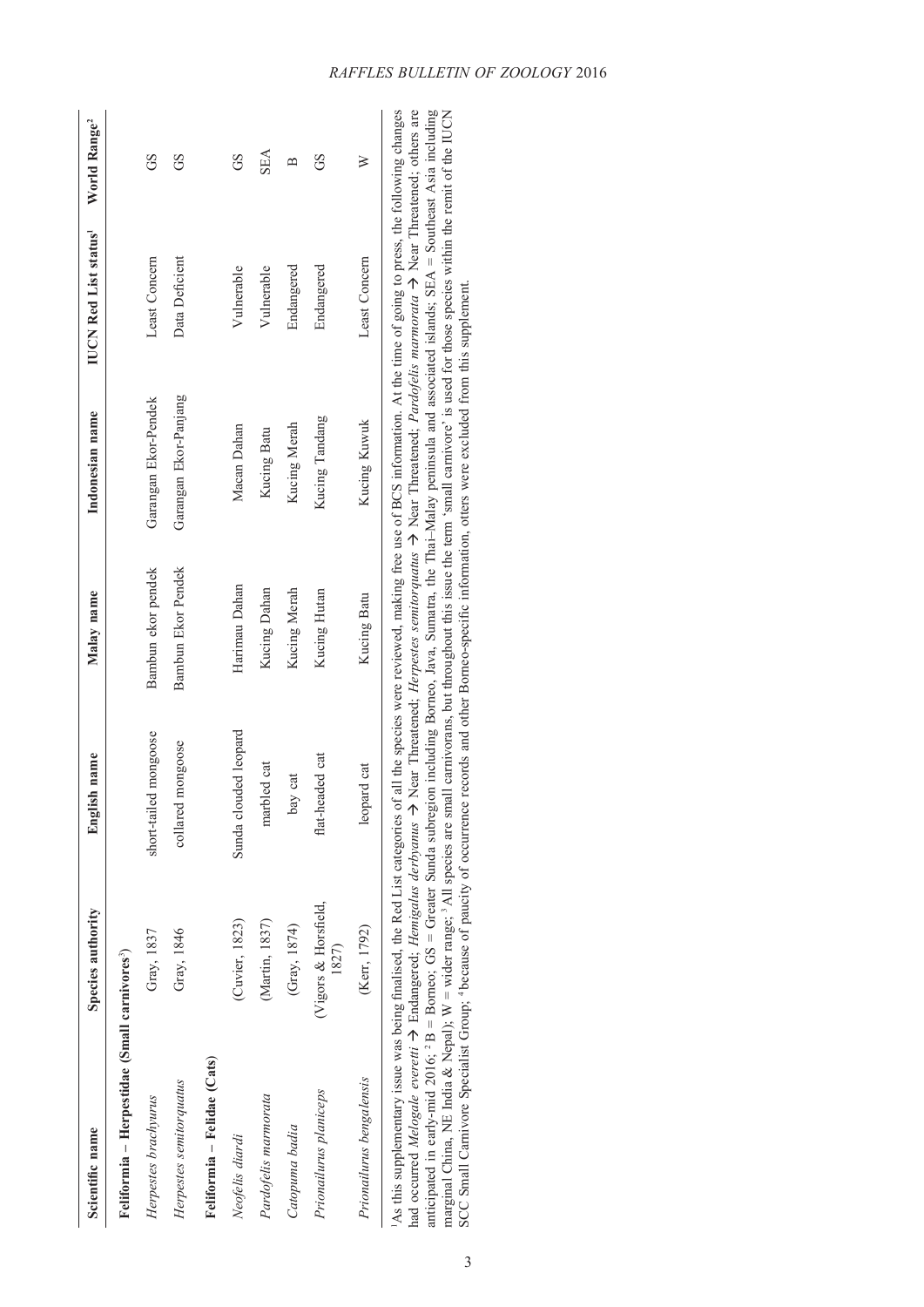## Wilting et al.: Introduction to Borneo Carnivore Symposium

|  |  |  | Table 2 The Borneo Carnivore Consortium (Authors listed in alphabetical order) |  |
|--|--|--|--------------------------------------------------------------------------------|--|
|  |  |  |                                                                                |  |

| Name                           | <b>Affiliation</b>                                                                                                                                                         |
|--------------------------------|----------------------------------------------------------------------------------------------------------------------------------------------------------------------------|
| Raymond Alfred                 | Borneo Conservation Trust, Kota Kinabalu, Sabah, MALAYSIA                                                                                                                  |
| Laurentius N. Ambu             | Sabah Wildlife Department, Kota Kinabalu, Sabah, MALAYSIA                                                                                                                  |
| Marc Ancrenaz                  | HUTAN, Kinabatangan Orang-utan Conservation Programme, Kota Kinabalu, Sabah, MALAYSIA                                                                                      |
| Mohd-Azlan Jayasilan Azad      | Department of Zoology, Faculty of Resource Science and Technology, Universiti Malaysia Sarawak,<br>94300 Kota Samarahan, Sarawak, MALAYSIA                                 |
| Dave M. Augeri                 | College of Natural Resources, Colorado State University, U.S.A.; <sup>2</sup> Biodiversity Unlimited LLC,<br>Jackson, WY, U.S.A.; <sup>3</sup> Craighead Institute, U.S.A. |
| Jerrold L. Belant              | Forest and Wildlife Research Center, Mississippi State University, U.S.A.                                                                                                  |
| Henry Bernard                  | Institute for Tropical Biology and Conservation, Universiti Malaysia Sabah (UMS), Kota Kinabalu,<br>Sabah, MALAYSIA                                                        |
| Mark Bezuijen                  | Asian Development Bank, Mandaluyong, PHILIPPINES                                                                                                                           |
| Ramesh Boonratana              | Mahidol University International College, Nakhon Pathom, THAILAND                                                                                                          |
| Tjalle Boorsma                 | Naturalis Biodiversity Center, Leiden, NETHERLANDS                                                                                                                         |
| Miriam Brandt                  | Leibniz Institute for Zoo and Wildlife Research (IZW), Berlin, GERMANY                                                                                                     |
| Christine Breitenmoser-Würsten | International Union for Conservation of Nature (IUCN), Bern, SWITZERLAND                                                                                                   |
| Jedediah Brodie                | Departments of Zoology & Botany, Biodiversity Research Centre, University of British Columbia,<br>Vancouver, CANADA                                                        |
| Susan M. Cheyne                | Orangutan Tropical Peatland Project (OUTROP), Palangkaraya, INDONESIA                                                                                                      |
| J.W. Duckworth                 | IUCN SSC Small Carnivore Specialist Group, Salford, U.K.                                                                                                                   |
| Nicole Duplaix                 | Department of Fisheries and Wildlife, Oregon State University, Corvallis, U.S.A.                                                                                           |
| James Eaton                    | Birdtour Asia, Derby, UK                                                                                                                                                   |
| Gabriella Fredriksson          | Sumatran Orangutan Conservation Programme, PanEco/YEL, Jl. Wahid Hasyim 51/74, 20154 Medan,<br>North Sumatra, INDONESIA                                                    |
| Anthony Giordano               | Department of Natural Resource Management, Texas Tech University, Lubbock, U.S.A.                                                                                          |
| Jon Hall                       | Not affiliated                                                                                                                                                             |
| Andrew J. Hearn                | Wildlife Conservation Research Unit, Department of Zoology, Oxford University, U.K.                                                                                        |
| Ilja Heckmann                  | Leibniz Institute for Zoo and Wildlife Research (IZW), Berlin, GERMANY                                                                                                     |
| Matt Heydon                    | Natural England, Mail Hub Block B, Whittington Road, Worcester, WR5 2LQ, U.K.                                                                                              |
| Heribert Hofer                 | Leibniz Institute for Zoo and Wildlife Research (IZW), Berlin, GERMANY                                                                                                     |
| Jason Hon                      | WWF-Malaysia, Kuching, Sarawak, MALAYSIA; formerly Graduate School of Global Environmental<br>Studies, Kyoto University, JAPAN                                             |
| Stephanie Kramer-Schadt        | Leibniz Institute for Zoo and Wildlife Research (IZW), Berlin, GERMANY                                                                                                     |
| Luke TB Hunter                 | Panthera, New York, NY 10018, U.S.A.                                                                                                                                       |
| Danielle Kreb                  | Conservation Foundation for Rare Aquatic Species of Indonesia (RASI), Samarinda, INDONESIA                                                                                 |
| Martjan Lammertink             | Cornell Lab of Ornithology, Cornell university, Ithaca, U.S.A.; <sup>2</sup> CICyTTP-CONICET, Entre Rios,<br><b>ARGENTINA</b>                                              |
| Lim Boo Liat                   | Not affiliated                                                                                                                                                             |
| Norman T-L. Lim                | National Institute of Education, Nanyang Technological University, SINGAPORE                                                                                               |
| Jana Lindenborn                | Leibniz Institute for Zoo and Wildlife Research (IZW), Berlin, GERMANY                                                                                                     |
| Brent Loken                    | School of Resource Management, Simon Fraser University, Burnaby, CANADA                                                                                                    |
| David W. Macdonald             | Wildlife Conservation Research Unit, Department of Zoology, Oxford University, U.K.                                                                                        |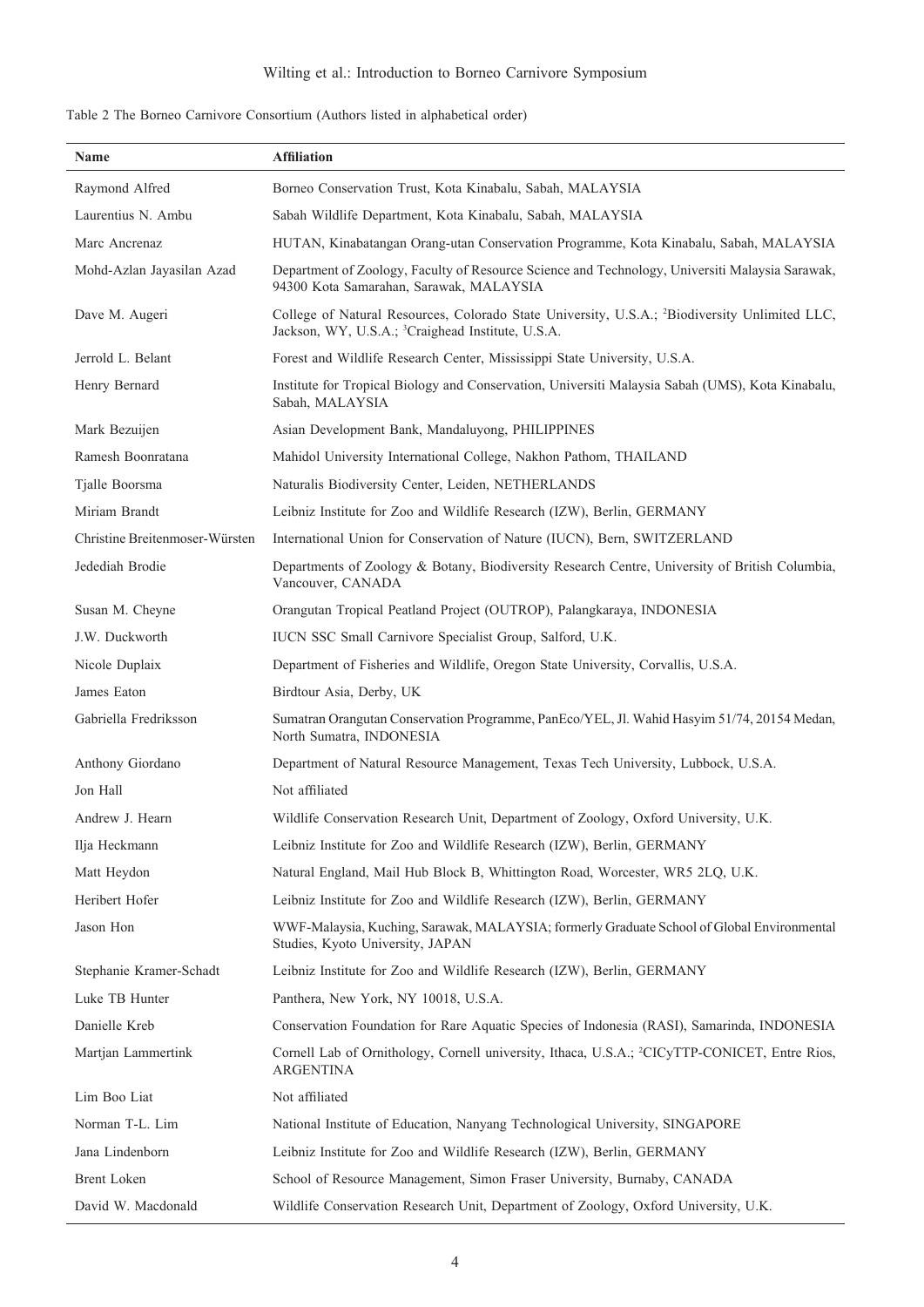### *RAFFLES BULLETIN OF ZOOLOGY* 2016

| Name                | <b>Affiliation</b>                                                                                                                                                                                                                                                                                                   |  |
|---------------------|----------------------------------------------------------------------------------------------------------------------------------------------------------------------------------------------------------------------------------------------------------------------------------------------------------------------|--|
| Andrew J. Marshall  | Department of Anthropology, Program in the Environment, & School of Natural Resources and<br>Environment, University of Michigan, U.S.A                                                                                                                                                                              |  |
| John Mathai         | Leibniz Institute for Zoo and Wildlife Research (IZW), Berlin, GERMANY; formerly Institute<br>of Biodiversity and Environmental Conservation, Universiti Malaysia Sarawak, Kota Samarahan,<br>MALAYSIA; Wildlife Conservation Society (WCS) Malaysia Program, 7 Jalan Ridgeway, 93200<br>Kuching, Sarawak, MALAYSIA. |  |
| William J. McShea   | Smithsonian Conservation Biology Institute, Front Royal, U.S.A.                                                                                                                                                                                                                                                      |  |
| Erik Meijaard       | Borneo Futures, Jakarta, INDONESIA; <sup>2</sup> School of Archaeology and Anthropology, Australian<br>National University, Canberra, AUSTRALIA                                                                                                                                                                      |  |
| Azlan Mohamed       | Leibniz Institute for Zoo and Wildlife Research (IZW), Berlin, GERMANY                                                                                                                                                                                                                                               |  |
| Miyabi Nakabayashi  | Wildlife Research Center, Kyoto University, JAPAN                                                                                                                                                                                                                                                                    |  |
| Yoshihiro Nakashima | College of Bioresource Science, Nihon University, Fujisawa City, Kanagawa 252-0880, JAPAN                                                                                                                                                                                                                            |  |
| Jürgen Niedballa    | Leibniz Institute for Zoo and Wildlife Research (IZW), Berlin, GERMANY                                                                                                                                                                                                                                               |  |
| Sophie Persey       | Formerly R.E.A. Holdings, Balikpapan, INDONESIA                                                                                                                                                                                                                                                                      |  |
| Amanda Peter        | Formerly Wildlife Conservation Society (WCS) Malaysia Program, Kuching, Sarawak, MALAYSIA                                                                                                                                                                                                                            |  |
| Sander Pieterse     | Naturalis Biodiversity Center, Leiden, NETHERLANDS                                                                                                                                                                                                                                                                   |  |
| John D. Pilgrim     | Not affiliated                                                                                                                                                                                                                                                                                                       |  |
| Edward Pollard      | Not affiliated                                                                                                                                                                                                                                                                                                       |  |
| Vanessa Reinfelder  | Leibniz Institute for Zoo and Wildlife Research (IZW), Berlin, GERMANY                                                                                                                                                                                                                                               |  |
| Craig Robson        | Birdquest Ltd, Two Jays, Kemple End, Stonyhurst, Clitheroe, Lancashire BB7 9QY, U.K.                                                                                                                                                                                                                                 |  |
| Joanna Ross         | Wildlife Conservation Research Unit, Department of Zoology, Oxford University, U.K.                                                                                                                                                                                                                                  |  |
| Rustam              | Faculty of Forestry, Mulawarman University, Samarinda, East Kalimantan, INDONESIA                                                                                                                                                                                                                                    |  |
| Hiromitsu Samejima  | Institute for Global Environmental Strategies, Hayama Kanagawa, JAPAN                                                                                                                                                                                                                                                |  |
| Hiroshi Sasaki      | Chikushi Jogakuen University Junior College, Fukuoka, JAPAN                                                                                                                                                                                                                                                          |  |
| Gono Semiadi        | Research Centre for Biology, Indonesian Institute of Sciences (LIPI), Bogor, INDONESIA                                                                                                                                                                                                                               |  |
| Anthony Sebastian   | Borneo Futures, Jakarta, INDONESIA; <sup>2</sup> Aonyx Consultancy, P.O. A1195, Kenyalang Park, 93824<br>Kuching, Sarawak, MALAYSIA.                                                                                                                                                                                 |  |
| Chris R. Shepherd   | TRAFFIC Southeast Asia, Petaling Jaya, MALAYSIA                                                                                                                                                                                                                                                                      |  |
| Tim van Berkel      | University of Exeter, Falmouth, U.K.                                                                                                                                                                                                                                                                                 |  |
| Konstans Wells      | Environmental Futures Research Institute, Griffith University, AUSTRALIA; <sup>2</sup> The Environment<br>Institute, University of Adelaide, AUSTRALIA                                                                                                                                                               |  |
| Ben Wielstra        | Naturalis Biodiversity Center, Leiden, NETHERLANDS                                                                                                                                                                                                                                                                   |  |
| Andreas Wilting     | Leibniz Institute for Zoo and Wildlife Research (IZW), Berlin, GERMANY                                                                                                                                                                                                                                               |  |
| Anna Wong           | Institute for Tropical Biology and Conservation, Universiti Malaysia Sabah (UMS), Kota Kinabalu,<br>Sabah, MALAYSIA                                                                                                                                                                                                  |  |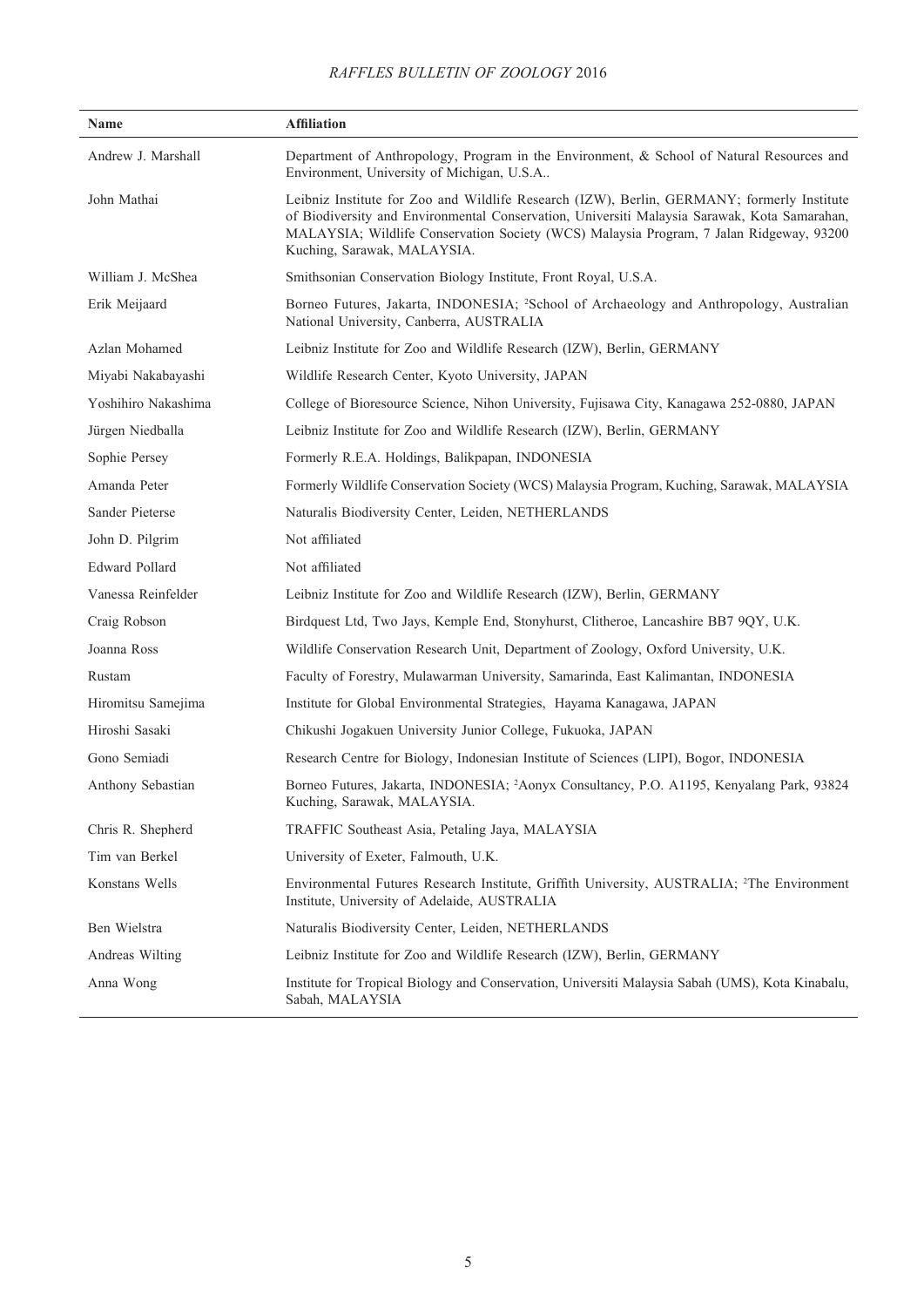the query and contributed their records and knowledge from Borneo. This collaborative work of the Borneo Carnivore Consortium (see Table 2) sets the foundation for the successful BCS and for this Supplement of the Raffles Bulletin of Zoology.

These collated records were used to model the potential current distribution of all Bornean small carnivores (this term used here in correspondence with IUCN SSC specialist group arrangement, i.e., in Bornean terms to signify all carnivores except otters, cats and Sun Bear), otters and cats. The spatial predictions were presented by local and international scientists to the other participants of the BCS. For each species, scientists, conservationists and other stakeholders discussed afterwards the model's outcomes and suggested conservation priorities. In regional working groups these conservation priorities were specified further and participants of the BCS proposed key areas for protection or sustainable management to safeguard the most threatened Bornean carnivores. These discussions recognised the need to publish the BCS findings for each species, and the Raffles Bulletin of Zoology provided us the opportunity to do so in this Supplement.

After the BCS the species distribution models were refined using the input and recommendations of the participants. A particular requirement was a more rigorous approach to account for the uneven search effort across the island, because until today most research, surveys, and leisure natural history observations have been conducted in the Malaysian state of Sabah, whilst very limited work has been conducted in the provinces of South Kalimantan and West Kalimantan, Indonesia. Although there is no possibility to avoid erroneous predictions because of uneven search effort, the risks were reduced by the approaches developed in Kramer-Schadt et al. (2013) and described also in Kramer-Schadt et al. (2016). Most importantly, the methodological outline and the species papers all highlight the approach's limitations.

This thorough revision revealed that any modelling approach for the Bornean otters would be unlikely to produce scientifically sound results, because of the paucity of thenavailable occurrence records. All four Bornean otters are likely to be highly threatened on the island. Indeed, until recent photographs were taken taken from Danum Valley (N.D. pers. communication) it was unknown if the Eurasian otter *Lutra lutra* (Linnaeus) persisted on Borneo at all. Although the other three otter species, the hairy-nosed otter *Lutra sumatrana* (Gray), the Asian small-clawed otter *Aonyx cinereus* (Illiger) and the smooth-coated otter *Lutrogale perspicillata* (Geoffroy Saint-Hilaire) are somewhat more commonly recorded, the number of confirmed records with precise spatial information even for each of these remained too low for credible modelling. Although it is unfortunate that the otters could not be covered in comparable fashion in this Supplement, that so little is known about them highlights the urgent need for further information to be gathered and, almost certainly, for conservation actions on Borneo. In South-east Asia and East Asia, otters are heavily hunted

and traded, particularly for their skins; and their primary habitat, the wetlands, most of which are in the lowlands, are the most threatened habitats in South-east Asia (Posa et al., 2011; Miettinen et al., 2011). In the overall Bornean carnivore community paper, Mathai et al. (2016) used the otter civet *Cynogale bennettii* Gray and the flat-headed cat *Prionailurus planiceps* (Vigors & Horsfield), two other Bornean carnivores highly dependent upon surface water sources and which are almost confined to wetlands and/or lowland forest, to highlight the conservation need to protect these threatened areas. It is likely that also all four Bornean otter species would benefit from such conservation activities.

This supplement starts with an overview from Earl of Cranbrook (2016) about the biogeographical influences on and the zooarchaeology of Bornean carnivores. He summarised the fossil records of carnivores and showed how these remains can provide intriguing biogeographical, environmental and cultural information.

The methodological approach from data collection to the predictions of the habitat suitability index model is presented by Kramer-Schadt et al. (2016). This paper serves not only as a 'Material and Methods' section for all subsequent papers but by highlighting the approach's limitations it is essential context for the presented findings. This paper is followed by 15 small carnivore and five cat papers, each presenting the records traced, the predicted distribution and the proposed conservation needs for the species in question.

The supplementary issue concludes with an overarching paper by Mathai et al. (2016), which puts the findings of each species into a broader Borneo carnivore conservation context. This paper highlights the most urgent conservation and research needs for the Bornean carnivore community as a whole.

We are thrilled that in the five years since the BCS many more research activities on Borneo have generated new information, of which not all could be incorporated in this Supplement. Nevertheless we trust that this issue will serve as a foundation for more concentrated research and conservation activities, both at the species-level, but also at the biodiversity level, as carnivores – being on top of the food chain – are known to play important roles in the ecosystem functioning. Thus, many findings presented here, specifically in the concluding paper of Mathai et al. (2016), are representative of broader conservation issues on Borneo. We hope that the joint effort of the Borneo Carnivore Consortium will serve as a catalyst for future collaborative initiatives.

#### **ACKNOWLEDGEMENTS**

We thank the Borneo Carnivore Consortium, the numerous authors for their contributions to articles in this supplement of the Raffles Bulletin of Zoology, all participants of the BCS and reviewers for their valuable suggestions and their efforts to improve them, and the editorial board of the Raffles Bulletin of Zoology for publishing them.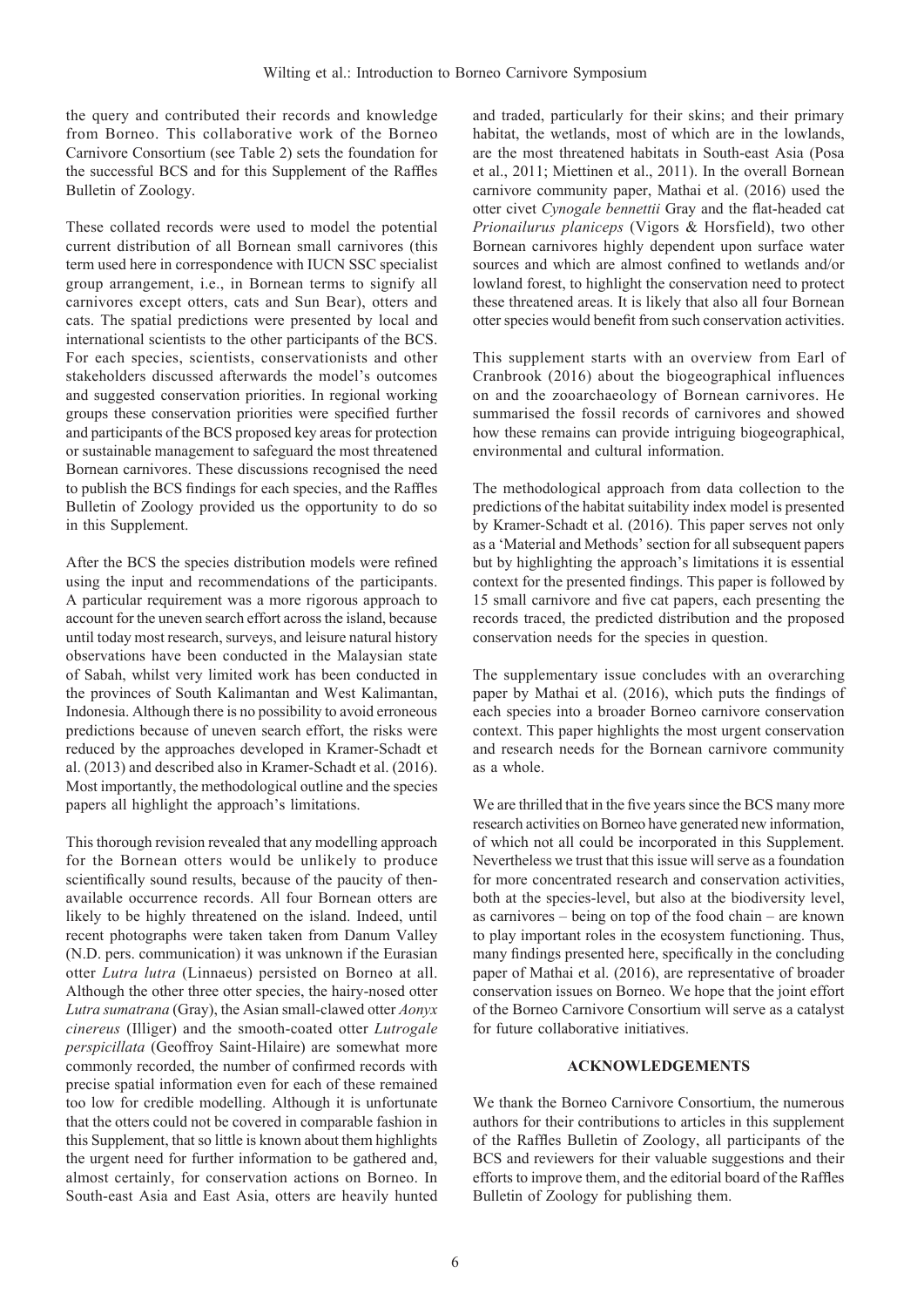We are grateful to all sponsors of the Borneo Carnivore Symposium: without their support neither the BCS nor this supplement would have been possible. Financial support was provided by the following people and institutions: Benta Wawasan Sdn Bhd; British Ecological Society; Chester Zoo – The North of England Zoological Society; Cleveland Metroparks; The Clouded Leopard Project; Columbus Zoo; Department of Wildlife, Fisheries and Aquaculture, Flora Blossom Sdn Bhd; Forest and Wildlife Research Center, Mississippi State University; Houston Zoo; Karl Mayer Stiftung; KTS Plantation Sdn Bhd; Leibniz Institute for Zoo and Wildlife Research; Malaysia Airlines; Nashville Zoo; Point Defiance Zoo and Aquarium; Shared Earth Foundation; The Usitawi Network; Wild Cat Club; WWF-Germany; and WWF-Malaysia. AW thanks the German Federal Ministry of Education and Research (BMBF FKZ: 01LN1301A).

We thank the other members of the organising committee of the BCS in particular Françoise Lourdes for her endless support and Rahel Sollmann for her support with the fundraising.

#### **LITERATURE CITED**

- Bennett EL, Nyaoi AJ & Sompud J (1995) A Conservation Management Study of Wildlife Hunting in Sabah and Sarawak. Report on the Completion of Fieldwork. Wildlife Conservation Society, New York, U.S.A., 57 pp.
- Bennett EL, Nyaoi AJ & Sompud J (2000) Saving Borneo's bacon: the sustainability of hunting in Sarawak and Sabah. In: Robinson JG & Bennett EL (eds.) Hunting for Sustainability in Tropical Forests. Columbia University Press, New York, U.S.A. Pp. 305–324.
- Boddaert P (1785) Elenchus animalium. Sistens quadrupedia huc usque nota, eorumque varietalis. Volume 1. C. R. Hake, Rotterdam, Netherlands.
- Brodie JF, Giordano AJ, Zipkin EF, Bernard H, Mohd-Azlan J & Ambu L (2015) Correlation and persistence of hunting and logging impacts on tropical rainforest mammals. Conservation Biology, 29: 110–121.
- Brooks TM, Mittermeier, RA, Mittermeier CG, da Fonseca GAB, Rylands AB, Konstant WR, Flick P, Pilgrim J, Oldfield S, Magin G & Hilton-Taylor C (2002) Habitat loss and extinction in the hotspots of biodiversity. Conservation Biology, 16: 909–923.
- Chapin FS, Zavaleta ES, Eviner VT, Naylor RL, Vitousek PM, Reynolds HL, Hooper DU, Lavorel S, Sala OE, Hobbie SE, Mack MC & Díaz S (2000) Consequences of changing biodiversity. Nature, 405: 234–242.
- Cranbrook Earl of (2016) The zooarchaeology of carnivores in Borneo with a proposal for continuing collection. Raffles Bulletin of Zoology, Supplement 33: 9–17.
- Cuvier G (1823) Recherches sur les Ossements Fossiles oú l'on rétablit les Charactéres de plusieurs Animaux d'ont les Revolutions du Globe ont Détruit les Espéces. IV. Les Ruminans et les Carnassiers Fossiles. Dufour et Dócagne, Paris
- de Bruyn M, Stelbrink B, Morley RJ, Hall R, Carvalho GR, Cannon CH, van den Bergh G, Meijaard E, Metcalfe I, Boitani L, Maiorano L, Shoup R & von Rintelen T (2014) Borneo and Indochina are major evolutionary hotspots for Southeast Asian biodiversity. Systematic Biology, 63: 879–901.
- Desmarest AG (1818) Nouveau dictionnaire d'histoire naturelle, appliqué aux arts, à l'agriculture, à l'economie rurale et domestique, à la médecine, etc. par une société de naturalistes et d'agriculteurs, nouvelle édition. Déterville, Paris, France.
- Desmarest AG (1822) Mammalogie, ou description des espèces de mammifères, part 2 and suppl. Paris: Vve Agasse.
- Gaveau DLA, Sloan S, Molidena E, Yaen H, Sheil D, Abram NK, Ancrenaz M, Nasi R, Quinones M, Wielaard N & Meijaard E (2014) Four decades of forest persistence, clearance and logging on Borneo. PLoS One, 9(7): e101654.
- Gaveau DLA, Kshatriya M, Sheil D, Sloan S, Wich S, Ancrenaz M, Hansen M, Broich M, Molidena E, Wijaya A, Guariguata MR, Pacheco P, Potapov P, Turubanova S & Meijaard E (2013) Reconciling forest conservation and logging in Indonesian Borneo. PLoS One, 8(8): e69887.
- Geoffroy Saint-Hilaire I (1826) Loutre. In: Bory de Saint Vincent (ed.) Dictionnaire classique d'Histoire Naturelle. Vol. 9. Pp. 515–520.
- Gray JE (1832) Specimens and drawings of numerous animals referable to the genus *Paradoxurus*. Proceedings of the Zoological Society of London '1832': 63–68.
- Gray JE (1837) Characters of some new species of Mammalia in the Society's collection, with remarks upon the dentition of the Carnivora and upon the values of the characters used by M. Cuvier to separate the plantigrade from the digitigrade Carnivora. Proceedings of the Zoological Society of London, 87–90.
- Gray JE (1846) New species of Mammalia. Annals and Magazine of Natural History, (series 1) 18: 211–212.
- Gray JE (1865) Revision of the genera and species of Mustelidae contained in the British Museum. Proceedings of the Zoological Society of London '1865': 100–154.
- Kramer-Schadt S, Niedballa J, Pilgrim JD, Schröder B, Lindenborn J, Reinfelder V, Stillfried M, Heckmann I, Scharf AK, Augeri DM, Cheyne SM, Hearn AJ, Ross J, Macdonald DW, Mathai J, Eaton J, Marshall AJ, Semiadi G, Rustam R, Bernard H, Alfred R, Samejima H, Duckworth JW, Breitenmoser-Würsten C, Belant JL, Hofer H & Wilting A (2013) The importance of correcting for sampling bias in MaxEnt species distribution models. Diversity and Distributions, 19: 1366–1379.
- Kramer-Schadt S, Reinfelder V, Niedballa J, Lindenborn J, Stillfried M, Heckmann I & Wilting A (2016) The Borneo Carnivore Database and the application of predictive distribution modelling. Raffles Bulletin of Zoology, Supplement 33: 18–41.
- Linnaeus C (1758) Systema naturae per regna tria naturae, secundum classes, ordines, genera, species, cum characteribus, differentiis, synonymis, locis. 10th edition. Holmia [= Stockholm].
- Martin W (1837) A new species of the genus Felis. Proceedings of the Zoological Society of London '1836': 107–108.
- Mathai J, Duckworth JW, Meijaard E, Fredriksson G, Hon J, Sebastian A, Ancrenaz M, Hearn AJ, Ross J, Cheyne S, Borneo Carnivore Consortium & Wilting A (2016) Carnivore conservation planning on Borneo: Identifying key carnivore landscapes, research priorities and conservation interventions. Raffles Bulletin of Zoology, Supplement 33: 186–216.
- Meijaard E (2009) Solving mammalian riddles along the Indochinese–Sundaic zoogeographic transition: new insights from mammalian biogeography. Journal of Biogeography, 36: 801–802.
- Miettinen J, Shi C & Liew SC (2011) Influence of peatland and land cover distribution on fire regimes in insular Southeast Asia. Regional Environmental Change, 11: 191–201.
- Myers N, Mittermeier RA, Mittermeier CG, da Fonseca GAB & Kent J (2000) Biodiversity hotspots for conservation priorities. Nature, 403: 853–858.
- Posa MRC, Wijedasa LS & Corlett RT (2011) Biodiversity and conservation of tropical peat swamp forests. BioScience, 61: 49–57.
- Raffles TS (1821) Descriptive catalogue of a zoological collection, made on account of the Honourable East India Company, in the island of Sumatra and its vicinity, under the direction of